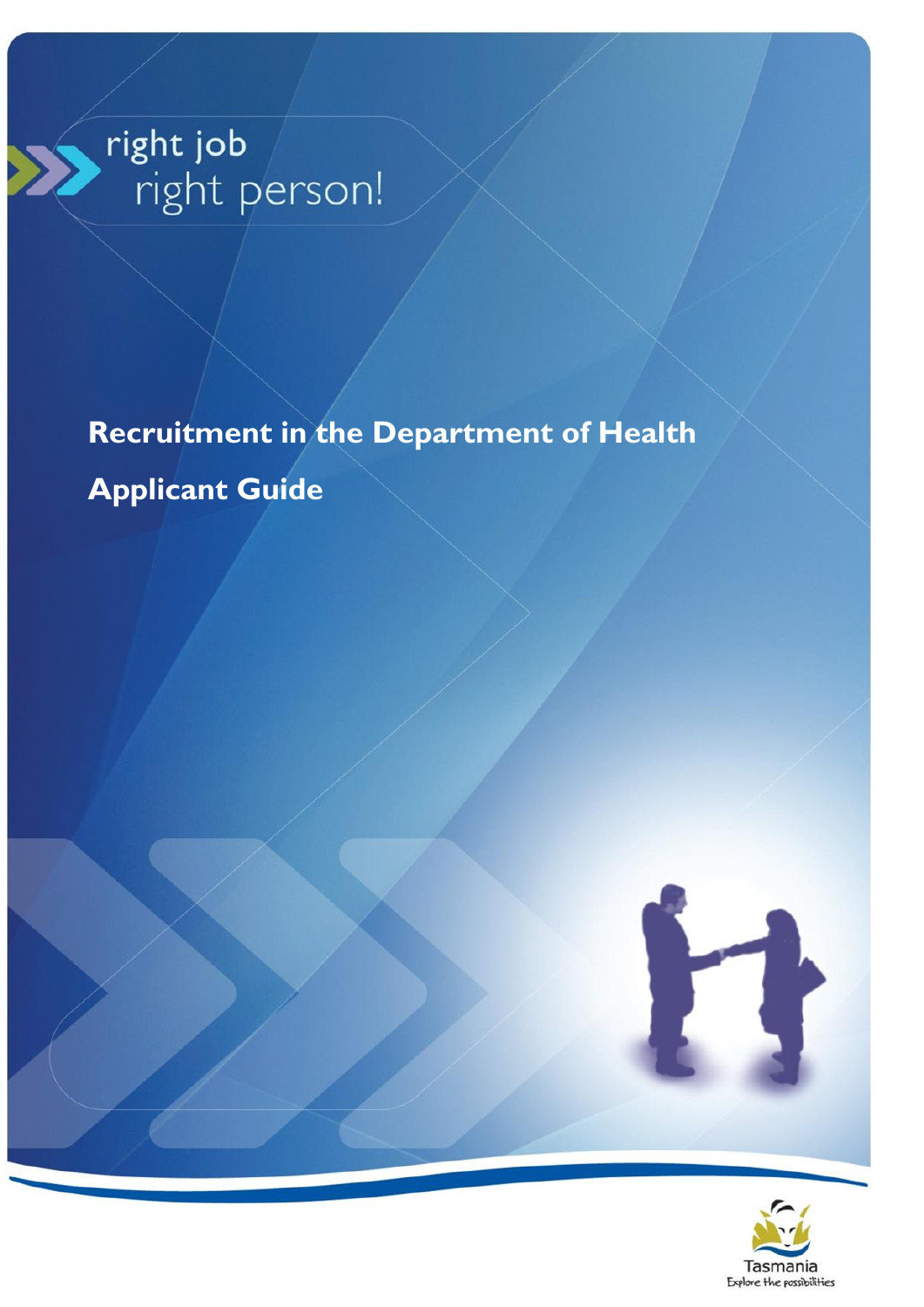# <span id="page-1-0"></span>**About this Guide**

This Guide provides practical information related to obtaining employment with the Department of Health.

Further information regarding the Department of Health can be found at<http://www.dhhs.tas.gov.au/career>

If you have general queries about Department of Health vacancies and employment, the application process or anything contained in this guide, please email [jobsandcareers@health.tas.gov.au](mailto:jobsandcareers@health.tas.gov.au)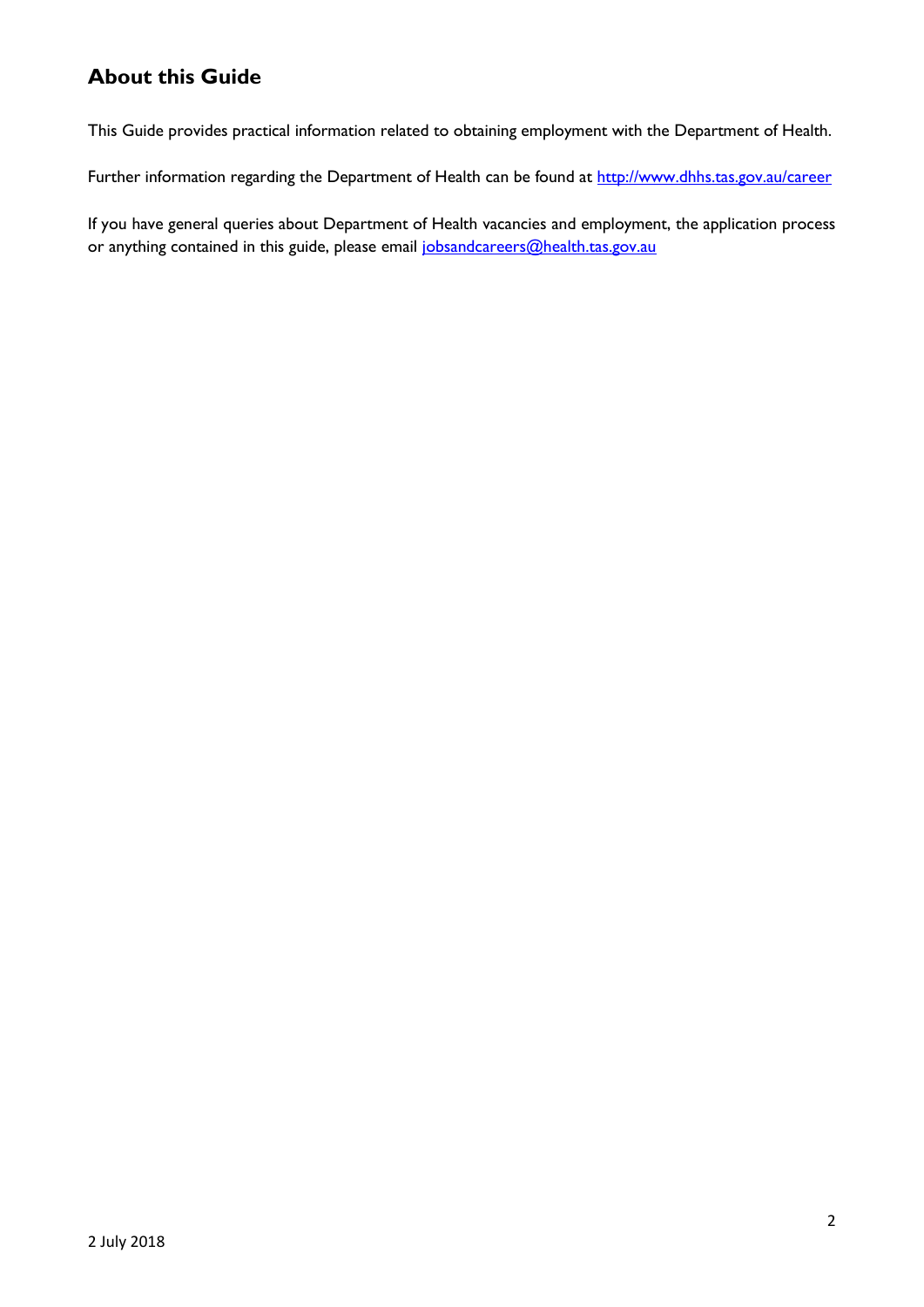# **CONTENT**

| <b>About this Guide</b>                                    |                         |  |  |
|------------------------------------------------------------|-------------------------|--|--|
| Introduction                                               | $\boldsymbol{4}$        |  |  |
| <b>Merit Selection</b>                                     | 4                       |  |  |
| <b>Workforce Diversity</b>                                 | $\overline{\mathbf{4}}$ |  |  |
| <b>Essential and Desirable Requirements</b>                | 5                       |  |  |
| <b>Essential requirements</b>                              | 5                       |  |  |
| Recruitment within the Department of Health                | 5                       |  |  |
| <b>Applying for a Position</b>                             | 6                       |  |  |
| Your application                                           | 6                       |  |  |
| Selection Criteria                                         | 6                       |  |  |
| Understanding the Selection Criteria                       | 6                       |  |  |
| <b>Addressing the Selection Criteria</b>                   | 7                       |  |  |
| Resume / Curriculum Vitae (CV)                             | 9                       |  |  |
| <b>Presentation</b>                                        | $\overline{10}$         |  |  |
| <b>Submitting your application</b>                         | 10                      |  |  |
| Late applications                                          | 10                      |  |  |
| <b>The Selection Process</b>                               | $\overline{10}$         |  |  |
| <b>Shortlisting</b>                                        | $\overline{10}$         |  |  |
| <b>Selection methods</b>                                   | $\overline{10}$         |  |  |
| <b>Interviews</b>                                          | $\mathbf{H}$            |  |  |
| <b>Pre-employment Checks</b>                               | 12                      |  |  |
| <b>Proof of identity</b>                                   | 12                      |  |  |
| <b>Eligibility to Work Checks</b>                          | 3                       |  |  |
| Offer of an appointment                                    | 13                      |  |  |
| Unsuccessful applicants                                    | 13                      |  |  |
| <b>Appendix I - Addressing Selection Criteria Template</b> | 4                       |  |  |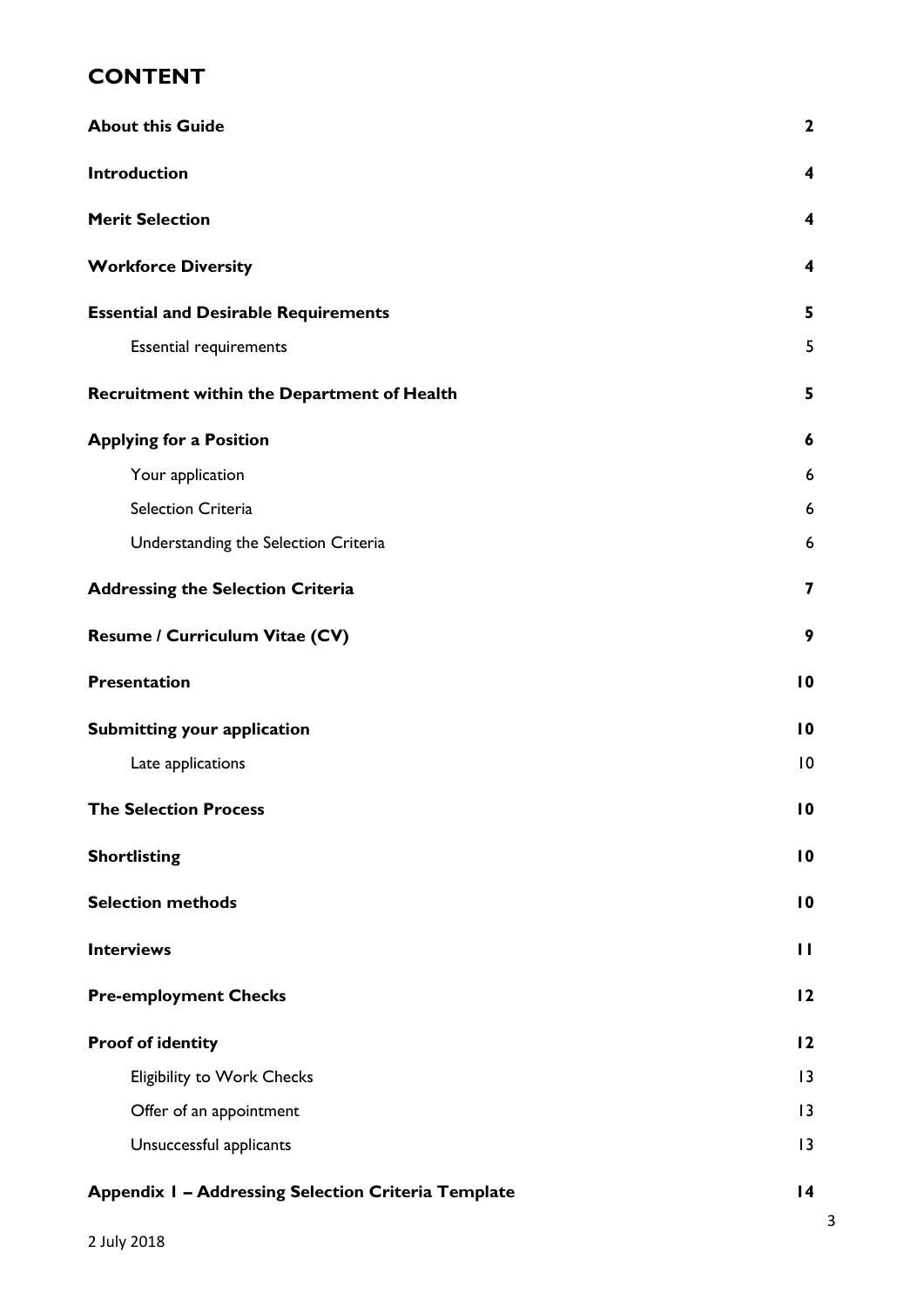# <span id="page-3-0"></span>**Introduction**

The Department of Health is committed to providing safe, high quality and sustainable health to the people of Tasmania.

When you join the Department you are joining a team of people dedicated to improving the health and wellbeing of Tasmanians. Our work affects almost every Tasmanian. It can be challenging, but also very rewarding. When you work with us you can be sure that what you are doing makes a positive difference, with patients and clients at the centre of everything we do.

The Department of Health aims to be an employer of choice, offering a stimulating, rewarding and supportive workplace. In return our workers need to maintain the highest standards of integrity, and operate within the legal frameworks and values that set clear standards for our behaviours and actions.

The Department of Health offers a diverse range of careers across the State and attractive benefits, including access to salary sacrifice and salary packaging (for eligible employees), negotiable relocation assistance, flexible work arrangements and a commitment to professional development.

# <span id="page-3-1"></span>**Merit Selection**

Employment decisions in the Department of Health are undertaken according to the merit principle.

Merit selection involves comparing an applicant's work-related qualities with the work-related qualities genuinely required to perform the duties of the position. By ensuring employment decisions are based on merit, all applicants are given a fair and equal chance to gain employment within the Department of Health.

The primary source for identifying the work-related qualities required for a position can be found in the Selection Criteria contained in the Statement of Duties (also known as a Position Description) for the position.

Work-related qualities can include:

- skills and abilities
- qualifications, training and competencies
- standard of work performance
- capacity to produce required outcomes
- relevant personal qualities
- demonstrated potential for further development
- ability to contribute to team performance

# <span id="page-3-2"></span>**Workforce Diversity**

The Department of Health values workforce diversity and recognises the value each person offers which is shaped by their unique characteristics, background, experiences, knowledge, skills, values and perspectives. Workforce diversity focuses on recognising, embracing and valuing everyone's differences to create an inclusive workplace environment which is free from discrimination and harassment.

The Department of Health is supportive of reasonable adjustments which may be required as a result of a physical, psychological or neurological disease or disorder, illness or injury to enable applicants to compete for employment on an equal basis. If you require any adjustments, you are encouraged to advise the contact person and/or Selection Panel at any point throughout the selection process.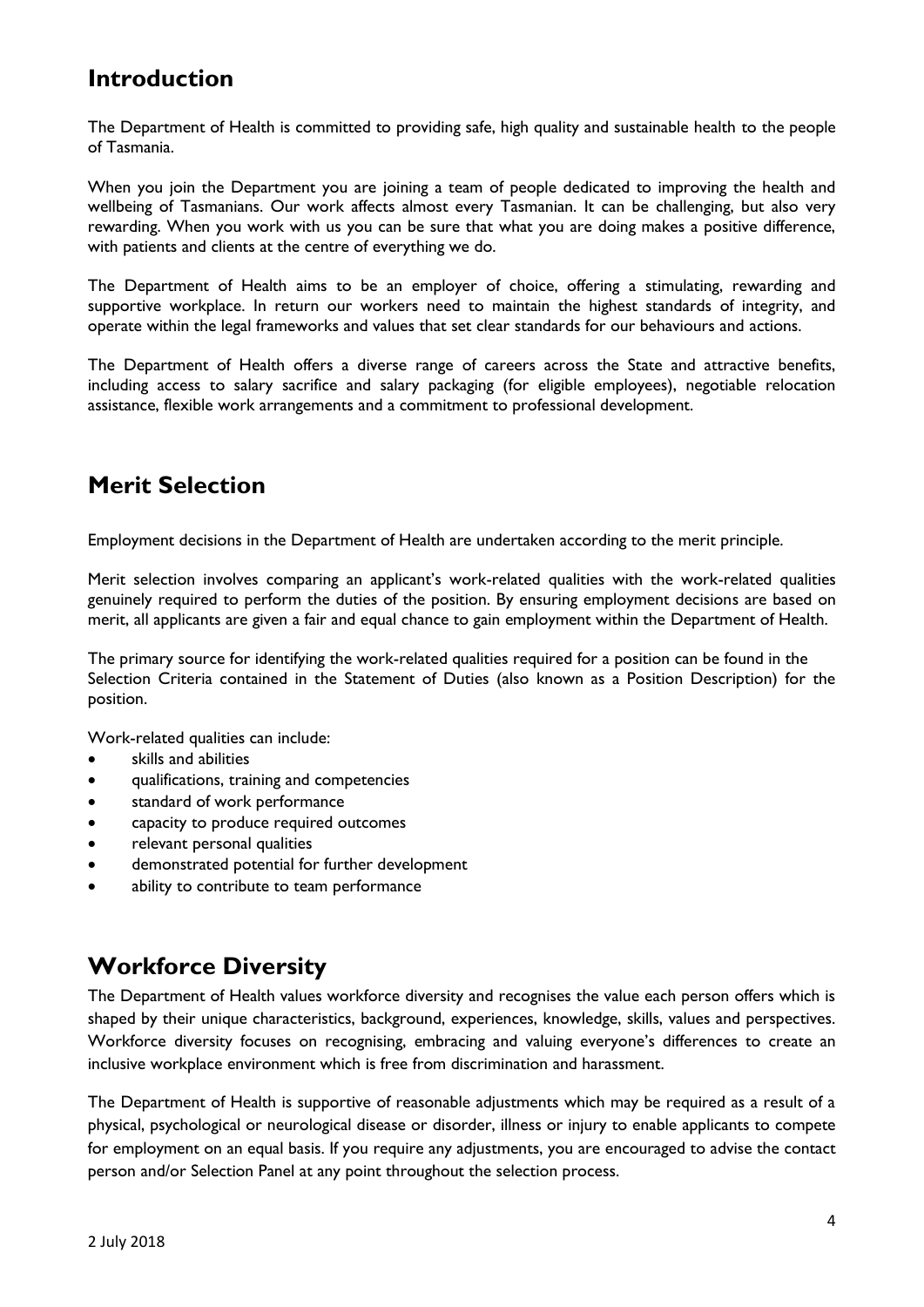# <span id="page-4-0"></span>**Essential and Desirable Requirements**

#### <span id="page-4-1"></span>**Essential requirements**

Essential requirements are additional elements which the successful applicant must hold in order to successfully undertake the duties and responsibilities of the position.

Some examples of the most common essential requirements are:

- academic or professional qualifications
- driver's licence
- professional registration/licensing
- pre-employment checks (such as conviction)

Where an essential requirement is approved for a role, the occupant must have and maintain the requirement to be, or continue to be, employed in the role.

Evidence of your ability to satisfy any applicable essential requirements should be submitted with your application (other than conviction checks, identity checks and eligibility to work checks as these are undertaken by the Department of health). Alternatively, you may be asked to provide copies of any required documentation during selection methods. Essential requirements must always be verified and/or finalised prior to the finalisation of a selection process.

#### **Desirable Requirements**

Positions may also include desirable requirements. Desirable requirements are not an essential part of a position's requirements but may be beneficial to the position. A person does not have to hold the desirable requirement in order to be the successful applicant.

# <span id="page-4-2"></span>**Recruitment within the Department of Health**

The recruitment and selection process commences when a vacancy is identified and a decision is made to fill the vacancy. The recruitment process commonly includes:

- 1. advertising the vacancy;
- 2. applications received;
- 3. short listing applicants;
- 4. assessing applicants suitability for the role via interview or other method;
- 5. conducting referee checks;
- 6. undertaking employment screening (including identity and criminal record checks); and
- 7. offering the position to the preferred applicant(s).

The Department of Health uses an online recruitment system in which all applications are submitted electronically. By applying online you ensure that your application is received, as you are notified of its receipt.

<span id="page-4-3"></span>A further benefit to applying online is that you can build your profile with your resume / Curriculum Vitae (CV), copies of your qualifications and credentials that can be used when applying for positions in the future.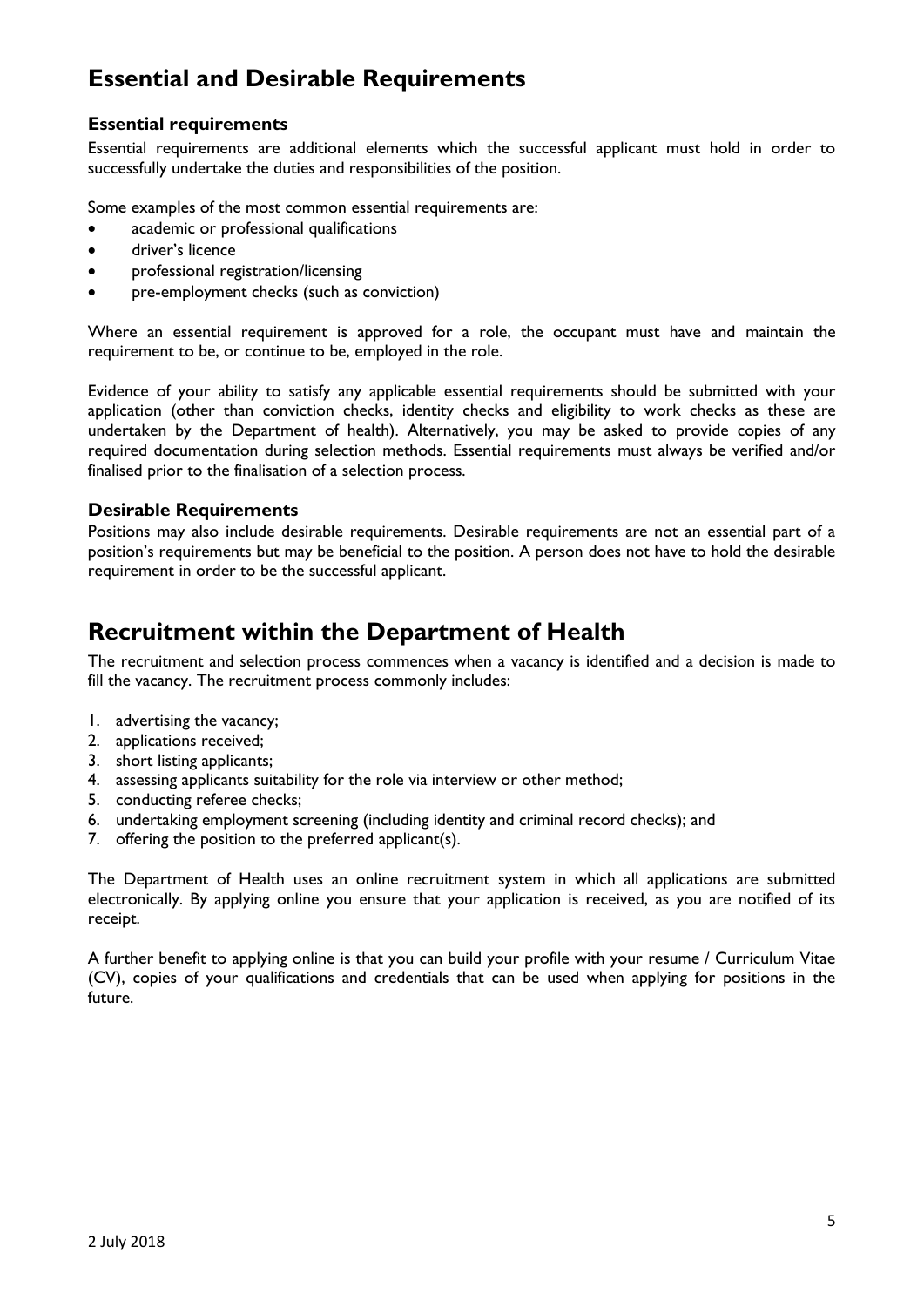# **Applying for a Position**

# <span id="page-5-0"></span>**Your application**

A separate application must be submitted for each position you wish to apply for. It is important to prepare a concise application demonstrating how your work-related qualities make you suitable for the position.

To help prepare your application you should read the advertisement and the Statement of Duties and discuss any queries you may have with the contact person listed in the advertisement so that you are fully informed of the requirements of the position before submitting your application.

It may also helpful to research more about the position. This may include:

- meeting with the contact person to gain an overview of the work environment
- talking to people in similar positions
- reading any available relevant information, such as annual reports and strategic plans
- visiting our website at [http://www.dhhs.tas.gov.au/career/home.](http://www.dhhs.tas.gov.au/career/home)

Your application may include:

- a covering letter (optional)
- statement addressing the Selection Criteria (recommended)
- a copy of your current resume/CV (recommended)
- a copy of any essential qualifications (recommended)
- a completed Application for Employment Form if not completing the application online (recommended)
- any additional information requested (recommended).

An official translation should accompany any information provided as part of your application or throughout the selection process which has been provided in a language other than English.

## <span id="page-5-1"></span>**Selection Criteria**

'Addressing the Selection Criteria' is a written statement provided by applicants in response to the Selection Criteria contained in a Statement of Duties.

Addressing the Selection Criteria is a useful way of demonstrating that you possess the work-related qualities required for the position. Selection Criteria are a set of measurable standards against which Selection Panels can assess your suitability for the position.

When addressing the Selection Criteria you should support your claims with actual, specific examples of what you have done well and how you did it.

Note that all of the Selection Criteria are important, so do not miss any. If your application does not address each one, you may reduce your opportunity of progressing to further selection methods.

## <span id="page-5-2"></span>**Understanding the Selection Criteria**

Selection criteria usually contain common key words or phrases that can guide you in drafting your response. A good first step is to highlight these.

Keywords/phrases you may find in Selection Criteria include:

- 'Demonstrated knowledge': you need to give examples that prove you have this area of knowledge.
- 'Demonstrated ability to': you do not need to have done this kind of work before, but you need to describe how your skills, knowledge and experience show that you are capable of doing the work.
- 'Experience in': you need to provide examples of where you have done this work before.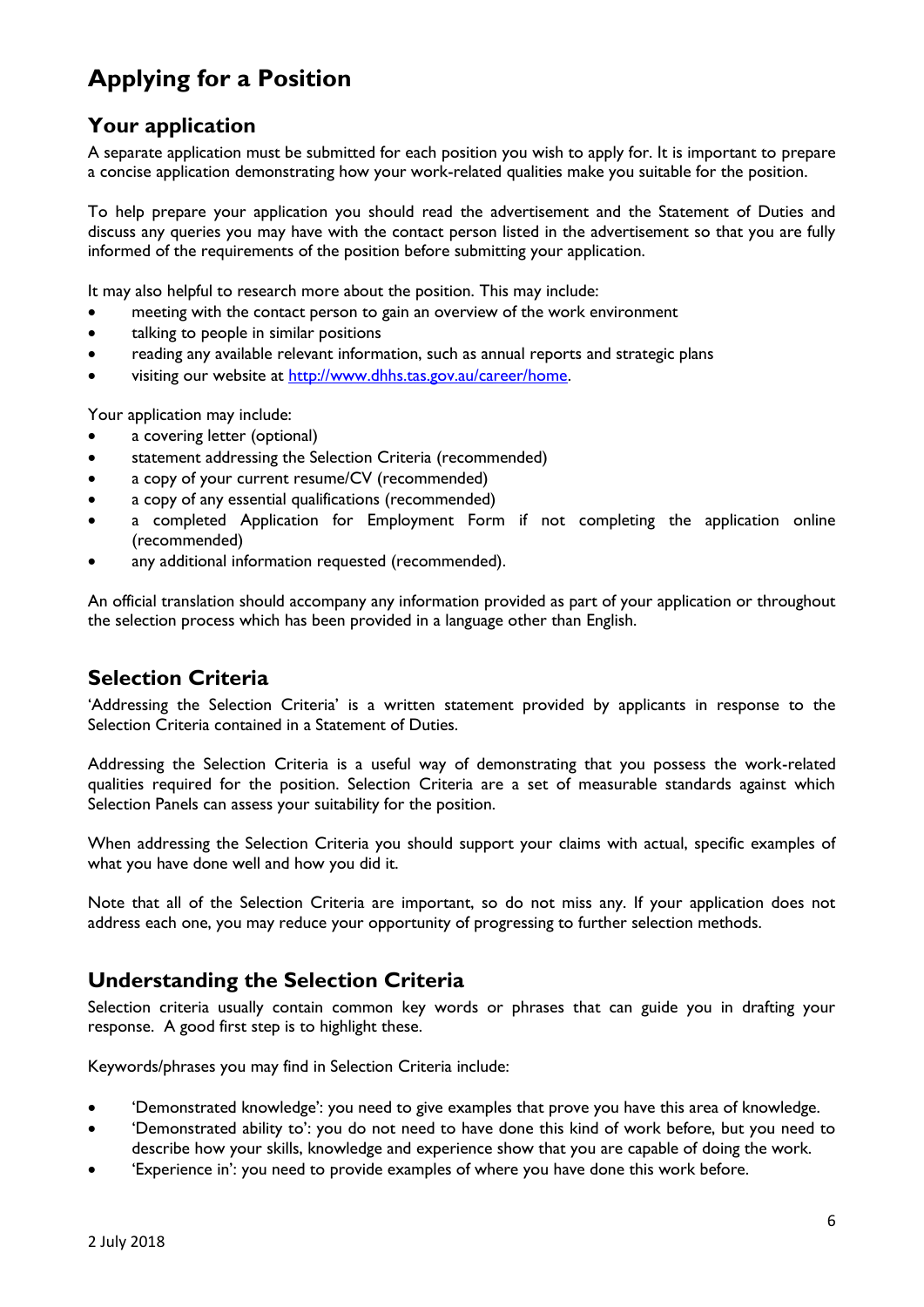'Effective, Proven, Highly Developed, Superior': you need to show your level of skill. Provide relevant detail, using examples of your achievements to illustrate your level of skills, knowledge and experience

# <span id="page-6-0"></span>**Addressing the Selection Criteria**

When addressing the Selection Criteria you should concentrate on the quality rather than the quantity of information. Highlight the achievements which you believe will best demonstrate your claims against each criterion giving consideration to the type of work required of the vacancy.

It is not sufficient to simply state that you meet the criteria. A common mistake is to state that you have a particular skill, but not provide an example to support your claim. Anyone can say that they have high level computer or customer service skills, but this needs to be supported by specific examples of these skills in action.

To prepare for addressing the Selection Criteria it can be valuable to read and reread the advertisement and Statement of Duties, including the Selection Criteria. Highlight keywords in the each selection criterion and relate them to the duties of the position.

#### **The STAR Approach**

The STAR approach can be applied to help address the Selection Criteria by ensuring that your responses provide evidence to support claims you make through relevant examples.

Broken down in to its components, the STAR model is:

- Situation— provide a brief outline of the situation or setting. What was the context?
- Task—what was your role? What did you have to do?
- Actions—what did you do and how did you do it?
- Results—what did you achieve? What were the results of what you did and how does it relate to the job you are applying for?

To begin creating your examples, make a separate heading for each criterion and write down dot points under each that demonstrate your ability to meet that criterion. Try to address each part of the STAR approach in just a few sentences. You can use the table at Appendix 1 to assist you.

Once you have completed this, use your notes to write out full paragraphs. For example:

'As Research Support Officer at the Department of XYZ, I needed to ensure that managers were kept informed of *policies and procedures. (Situation) To do this, I initiated a monthly newsletter, which was emailed to each manager. I took responsibility for writing the main articles in each publication. (Task) This involved obtaining ideas and input from other stakeholders to ensure that the articles reflected the needs of managers, both in terms of content and language. (Actions) I consistently received excellent feedback in relation to this newsletter from internal clients and my own manager. I received a divisional achievement award for the quality of this newsletter from management. Importantly, this initiative resulted in improved lines of communication between managers and the Research Support Unit' (Results).*

All parts of the STAR model are important, however the Results are crucial. You may have been doing a particular task for years but the Selection Panel need to know how well you have been doing that task.

It is also very important to use 'I' statements and to specify exactly what your contribution to the situation was. If you use 'we' statements the Selection Panel will not be able to determine your individual contribution.

**Hint** – Some jobs attract very large numbers of applications. To make yours stand out, show that you understand what the role entails and include examples that detail how your previous experience will help you undertake the duties.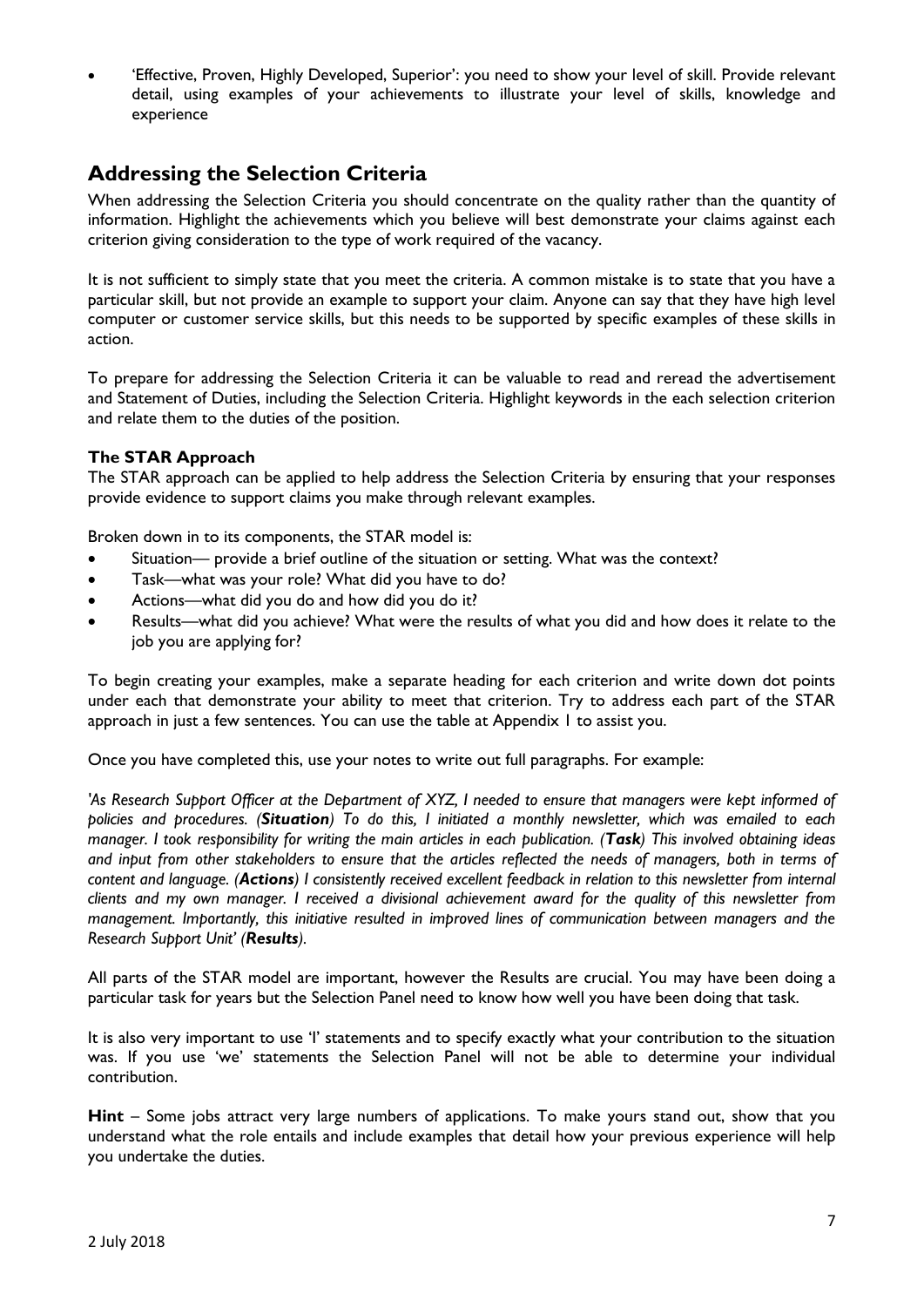# **Ideas for Addressing Common Selection Criteria**

If a selection criterion relates to **leadership**, consider writing about:

- A time when you accomplished something significant that wouldn't have been successful without your involvement.
- A time when you were able to step into a situation, lead effectively, manage stakeholders, and achieve set goals.
- Describe a time when you could have managed a situation more effectively.
- Describe a time when you had to address performance management issues with employees reporting to you.
- A time when you delegated a project or other responsibilities effectively. How did you go about this?
- If a selection criterion relates to **communication skills**, consider writing about:
- A time when you had to present a proposal to a person in authority and were able to do so successfully.
- A situation where you had to be persuasive and 'sell' your idea to a person or group of people. Did you meet with resistance? How did you overcome this?
- A time when you had to communicate an idea to a range of target audiences. Which methods did you use and why?

If a selection criterion relates to **problem solving**, consider writing about:

- A time when you had to analyse facts quickly, define key issues, and respond immediately or develop a plan that produced good results.
- A situation where you had to overcome major obstacles to achieve your objectives. What were the obstacles? What strategies did you use to address them? Looking back, would you have done anything differently?
- A time when you anticipated problems coming up during the course of a project. Did you take preventative measures to address them? If yes, why did you choose those methods?

If a selection criterion relates to **working effectively with others,** consider writing about:

- A time when you had to develop and maintain productive relationships with others who had differing points of view.
- A time when there was a difficult situation with a colleague or client. What strategies did you use to manage the issue(s)?
- A time when you played an integral role in getting a team (or work group) back on track.

If the selection criterion relates to the ability to **write effectively**, consider writing about:

- A time when you completed a key piece of written work that was well received. To which of your skills do you attribute the success?
- A time when you wrote a key piece of written work that was not well received. What do you think you could have done differently to produce a better result?
- A specific project or program that you were involved with that resulted in improvement in the quality and/or the structure of a major work area.

If the selection criterion relates to **priority setting**, consider writing about:

- A time when you had to balance competing priorities and did so successfully. What strategies and/or resources were needed to achieve this?
- A situation in which you prioritised the elements of a complicated project.
- A time when you dealt with significant workplace change and how you managed your work priorities around this.

If the selection criterion relates to **decision-making**, consider writing about: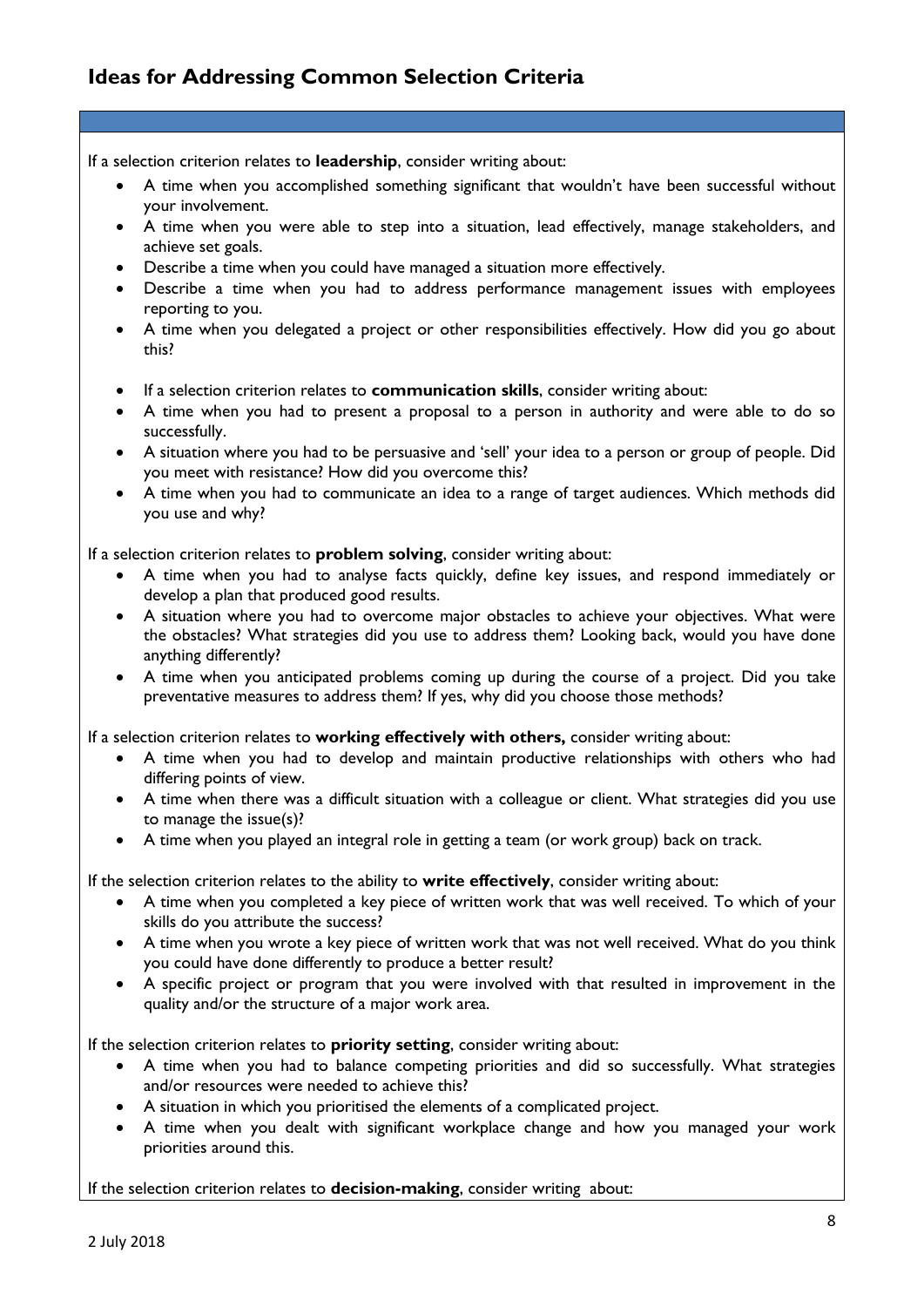- A time when you had to make an important decision with limited facts. What factors did you consider?
- A time when you were forced to make an unpopular decision. Were there alternatives? Why did you feel that it was the best choice? What was the result?

# <span id="page-8-0"></span>**Resume / Curriculum Vitae (CV)**

The purpose of a resume or CV is to provide a potential employer with a summary of information about you. It should be concise, and provide a snapshot of yourself and your experience and abilities. Remember that this is a sales document, and that you are selling yourself.

A resume/CV commonly includes:

#### **Name and Contact Details**

Full name and contact details. This does not need to contain your date of birth, gender or marital or family status. It should contain your preferred mailing address, phone contact details and email address if applicable.

#### **Education & Training**

List (beginning with the most recent) your education and training. In most cases it is unnecessary to provide significant detail such as your marks or grades.

#### **Employment History**

List (beginning with the most recent) your employment history. This can contain information like position title, employment dates, employer name, employer description (what was the primary business of the employer), your main duties and your achievements. When listing your duties and achievements just a brief paragraph or dot points outlining the main duties and/or achievements should be sufficient.

#### **Volunteer / Community Involvement History / Affiliations**

If you have previously been or are currently involved with any volunteer or community organisation be sure to mention this on your resume.

#### **Work-Related Qualities**

Provide brief information describing your work-related qualities, such as your skills, knowledge, experience and personal qualities.

#### **Referees**

Generally, vacancies require two referee contacts. It is recommended that you list the name, position title, address, and contact phone numbers of both your referees. Selection Panels generally prefer to speak to your current or most recent supervisor. If you do not have any work-related referees to provide, it is recommended that you provide referees who know you from other environments who can comment on your work-related qualities.

Referees may be contacted to verify claim you have made as part or more broadly to provide comment on your work-related qualities in relation to the position. It is therefore important that you nominate referees who are able to discuss your suitability in relation to the Selection Criteria.

By placing the referees on your application you are consenting to the Department of Health contacting your referees. It is good practice to speak to your referees prior to nominating them as a referee, alert them to the vacancy you are applying for, and discuss the required work-related qualities with them. It may be beneficial to send them a copy of the Statement of Duties and your application.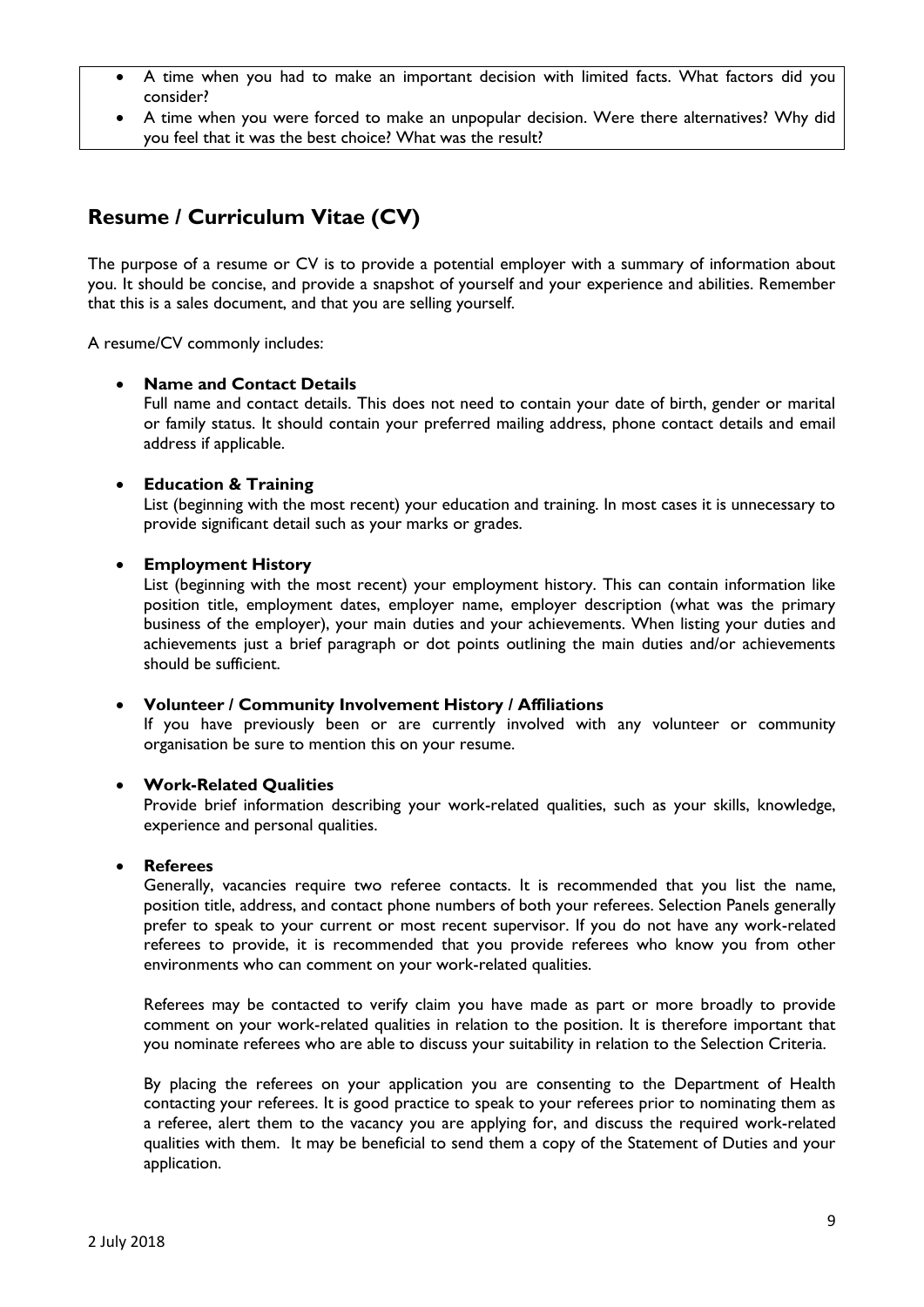The Selection Panel will contact your referees if required. In most cases written references from your referees are not required to be submitted with your application.

## <span id="page-9-0"></span>**Presentation**

Your application should be professionally presented. The use of fancy fonts, colours, images, banners or other elements is unnecessary.

## <span id="page-9-1"></span>**Submitting your application**

The Department of Health uses an online recruitment system that allows for applications to be submitted electronically via advertisements listed on the Tasmanian Government Jobs Website [\(www.jobs.tas.gov.au\)](http://www.jobs.tas.gov.au/).

You are encouraged to apply online so that you can build your profile with your resume/curriculum vitae (CV), copies of your qualifications and credentials that can be used when applying for positions in the future. You can, however, also apply by emailing your application or sending your hard copy application to the contact person listed on the vacancy advertisement. If sending a hard copy application it is important to consider delivery times to ensure that your application is received before the closing deadline.

If you have any queries regarding how to apply, contact the contact person listed in the [www.jobs.tas.gov.au](http://www.jobs.tas.gov.au/) or Gazette advertisement.

**Hint** – Proof read your application, then proof read again. It can also be beneficial to ask someone else to proof read your application for you.

## <span id="page-9-2"></span>**Late applications**

Applications should be received by the closing date. If you cannot submit your application by this time, you must call the contact officer to see if a late application will be accepted and to determine an alternative time for submission. Late applications may be accepted at the Selection Panel's discretion.

# <span id="page-9-3"></span>**The Selection Process**

The selection process will usually be undertaken by a panel of at least two people. The composition of the panel may vary depending on the scope and nature of the position to be filled.

The role of the Selection Panel is to develop a recommendation on which applicant(s) are most suited for the position based on their work-related qualities and applying the merit principle.

## <span id="page-9-4"></span>**Shortlisting**

Once the application period has closed, the Selection Panel will commence to review the applications and decide which candidates they will shortlist for further selection methods based on merit. This is called shortlisting.

The purpose of shortlisting is to determine which applicants, based on their written application, will progress to further selection methods.

## <span id="page-9-5"></span>**Selection methods**

There are a range of selection methods which can be used by the Selection Panel to assist them in assessing applicants' suitability for the position.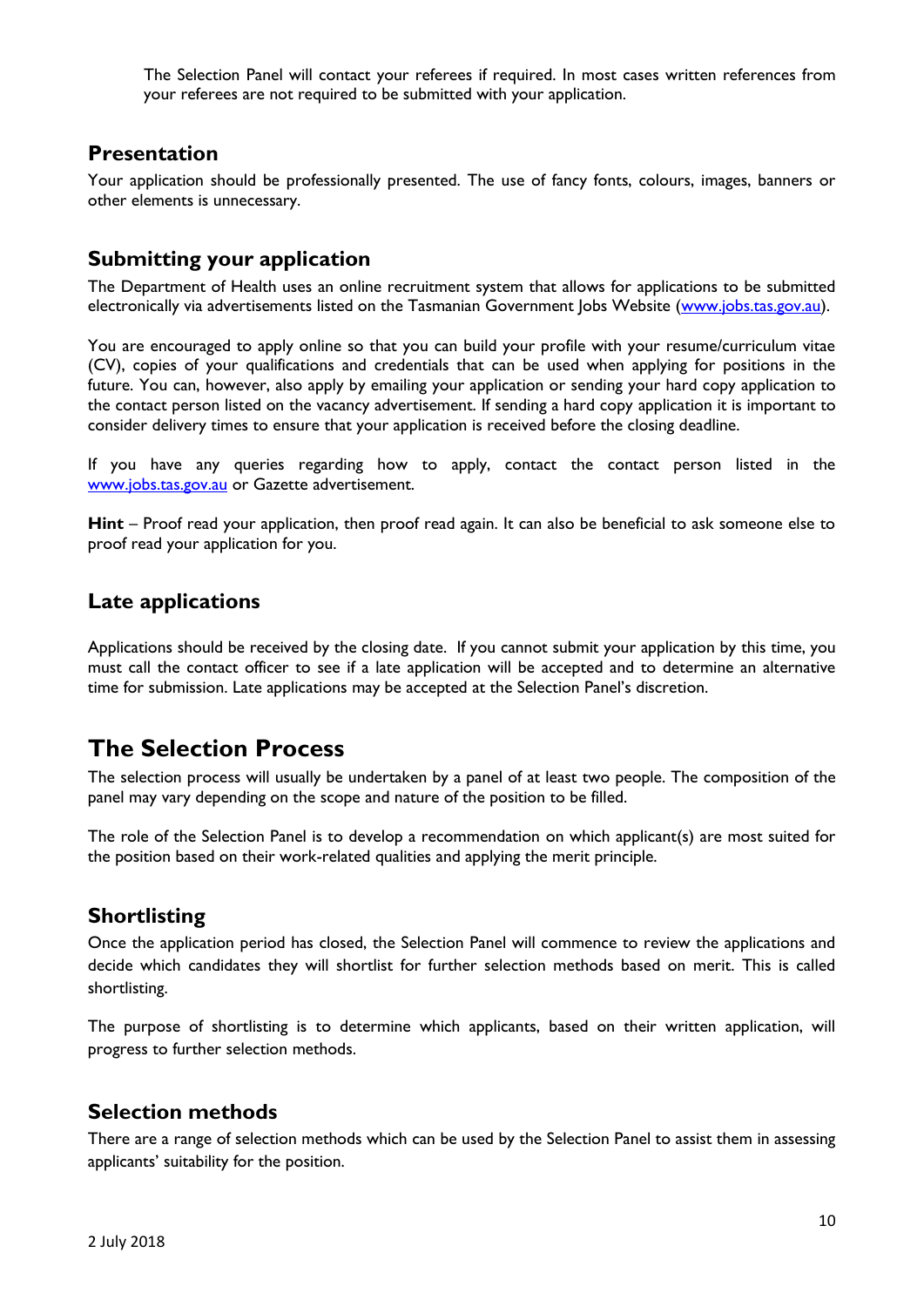Selection methods may include:

- **•** interviews
- work-sample tests
- reference checks
- case studies
- analysis/judgment experiences
- presentations

## <span id="page-10-0"></span>**Interviews**

Interviews are a common selection method. Applicants who are invited to attend an interview are usually asked a series of questions based on the work-related qualities required for the position. The purpose of the interview is to provide the applicant with the opportunity to expand on information presented in their application and to enable the Selection Panel to gather further information for the assessment process.

If not already provided, you may be asked to bring the following to your interview or provide it in advance of your interview:

- referee details
- original or certified documentation required to satisfy essential requirements, if listed
- evidence of eligibility to work in Australia (e.g. passport, birth certificate, citizenship, current working visa
- any other relevant information as requested by the Selection Panel.

It is natural to be nervous prior to and during interviews but being prepared can help ease these nerves.

The following steps may be useful when preparing for an interview.

#### **Before the interview**

- **Research** the Department of Health website and the working area or unit as much as possible.
	- $\circ$  Look at the website (www.dhhs.tas.gov.au) or search through newspaper archives for any relevant material.
	- o The more knowledge you have, the better prepared you will be
- **Prepare** what you are going to say about your strengths, weaknesses, and goals.
	- $\circ$  It is recommended that you practice general responses but not answers to specific questions. You may find it hard if they don't ask the precise questions you have prepared for.
	- $\circ$  Re-familiarise yourself with the information provided in the position's Statement of Duties
- **Arrive** early to avoid getting stressed or flustered.
	- o Know where the interview is and how long it will take to get there.
	- o Arrive at least 10 minutes early to find the right office.
- **Bring** the information you have been asked to provide. A pen and notepad for taking notes may also be a good idea.
- **Dress** appropriately.
	- o A professional and well-groomed appearance is critical to making a good impression, even if you know the work location is casual.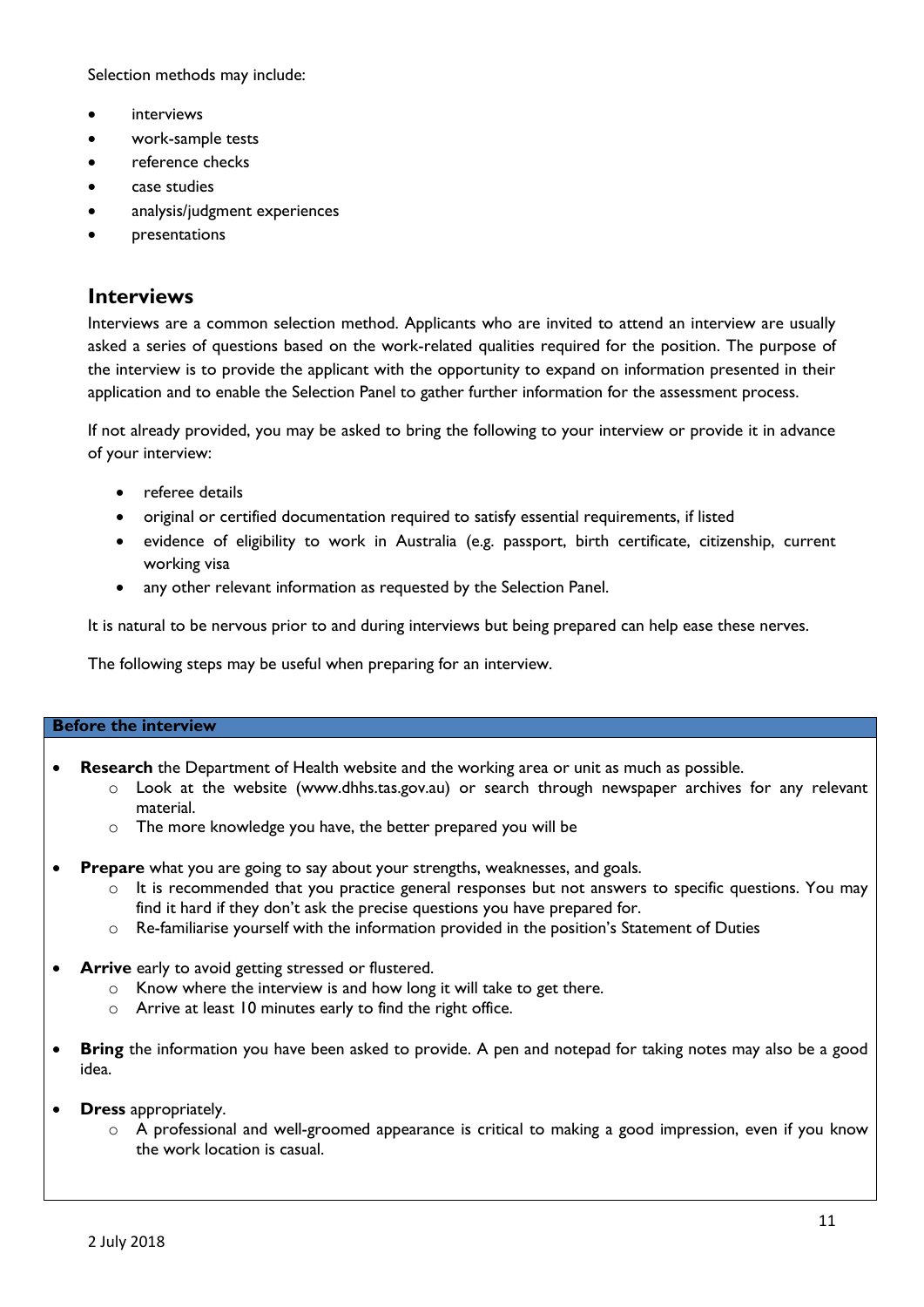#### **During the interview**

- Act appropriately.
	- o Try to use the names of the people interviewing you.
	- $\circ$  Display positive body language smile, shake hands firmly, make frequent eye contact and sit up straight.
- **Listen** carefully to the questions you are asked. Don't be afraid to ask the interviewer to repeat them if necessary. If you are stuck for an answer, ask if you can come back to that question later.
- **Answer** questions as succinctly as possible cover all your prepared points but don't go into unnecessary detail about people or events that are not strictly relevant.
- Ask the interviewers some questions about the priorities of the Agency and/or business unit, the responsibilities of the role and/or the focus of their roles. This demonstrates that you are enthusiastic about the organisation and the position.

#### **After the interview**

- Communicate with the contact person if you have any further questions or issues to discuss.
- If you are unsuccessful:
	- o thank the caller again for the opportunity to apply
	- o express an interest in any further positions which may be advertised
	- o take advantage of the opportunity to gain feedback.

# <span id="page-11-1"></span><span id="page-11-0"></span>**Pre-employment Checks**

## **Proof of identity**

It is fundamental to employment, safety and security that the Department of Health possess complete assurance that the identity claimed by an individual who is employed or intending to be employed is their true identity.

If you are the Recommended Appointee you will be asked to provide identification/documentation which can be used to verify your identity. You will be advised of the categories of identification/documentation you can produce to satisfy this requirement by the Selection Panel. An offer of employment is conditional on provision of the original documents (or certified copies).

Commonly, an identity check is completed as part of the conviction check process (see below).

## **Conviction checks**

The Department of Health undertakes conviction checks to help protect the safety and security of our workers, clients and patients.

If you are the Recommended Appointee you will be provided with a Conviction Check Consent Form which must be returned as soon as possible. Unsuccessful applicants are not required to have a conviction check. Conviction checks information does not form part of, or influence, a selection decision.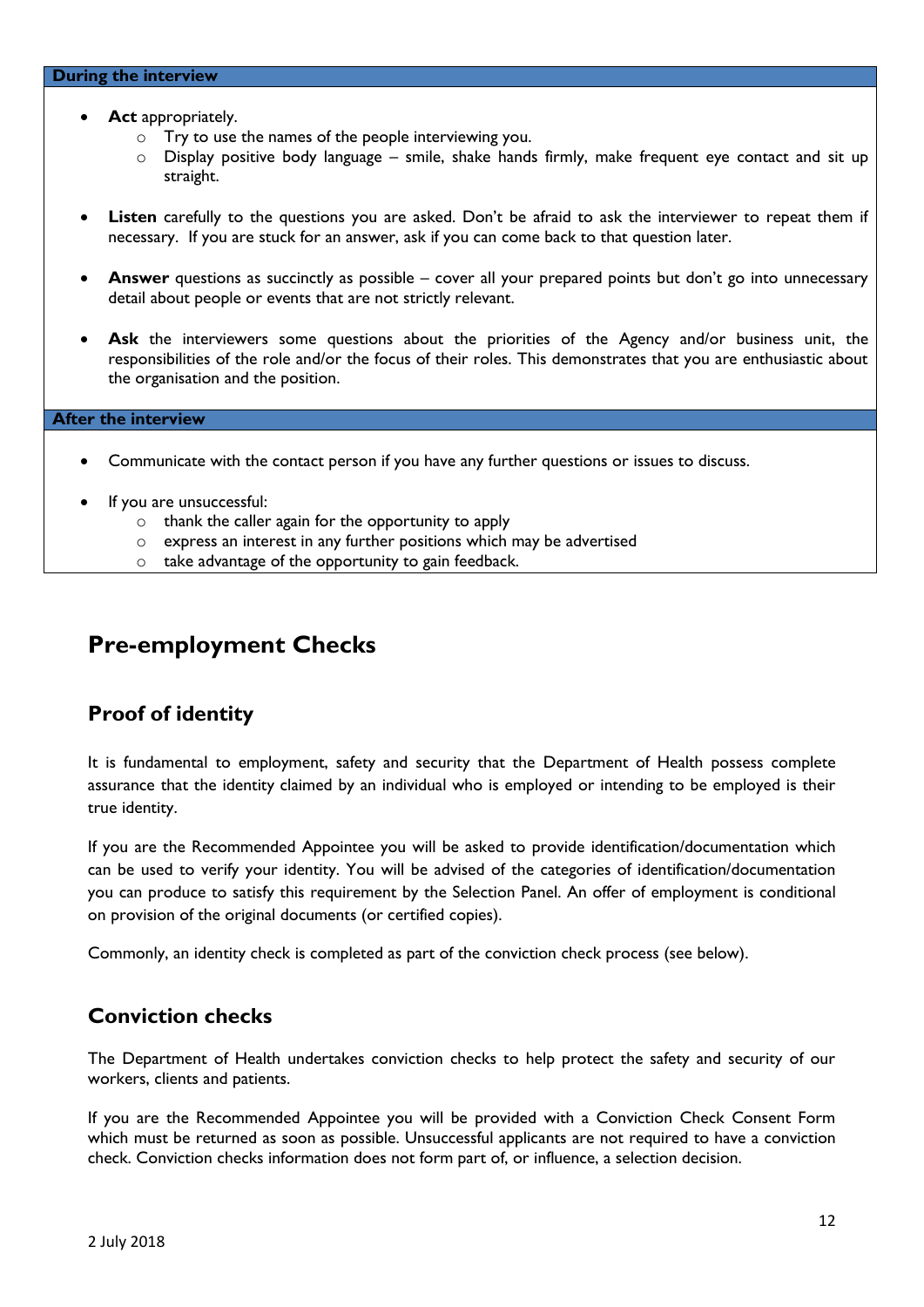Once the Recommended Appointee's conviction history information is obtained, an assessment is undertaken which compares any relevant conviction(s)/offences(s) with the duties and responsibilities of the position and any information provided by the Recommended Appointee.

It is important to note that being convicted of an offences(s) does not make an individual automatically ineligible for employment or engagement – all decisions are made on a case-by-case basis. A person with convictions may still be assessed as satisfactory for a particular position, depending on a broad range of factors.

Conviction check information is treated as confidential and securely managed.

# <span id="page-12-0"></span>**Eligibility to Work Checks**

All Department of Health employees who are not Australian citizens must hold a valid visa that that entitles them to work for the Department. Recommended Appointees must provide evidence of their citizenship or immigration status (including their visa type, visa expiry date and visa number). The Department of Health will confirm these details with the Department of Immigration and Citizenship.

You may also be required to confirm that you are not currently serving an exclusion period from the Tasmanian State Service and that you have not been subject to disciplinary action in previous employment.

# **Outcomes and Notification**

## <span id="page-12-1"></span>**Offer of an appointment**

If you are selected as the Recommended Appointee, you will most likely be made a conditional offer of employment by phone or email. Offers are conditional subject to the satisfactory completion of all preemployment checks and, where applicable, a review period.

Once the pre-employment checks have occurred you will be sent formal employment documentation, along with onboarding and payroll related documentation.

## <span id="page-12-2"></span>**Unsuccessful applicants**

If you are advised that you are unsuccessful, we encourage you to take advantage of the invitation to receive feedback from the Selection Panel. This can help you to understand the Selection Panel's decision and to discuss ways in which you may improve future applications or interview performance.